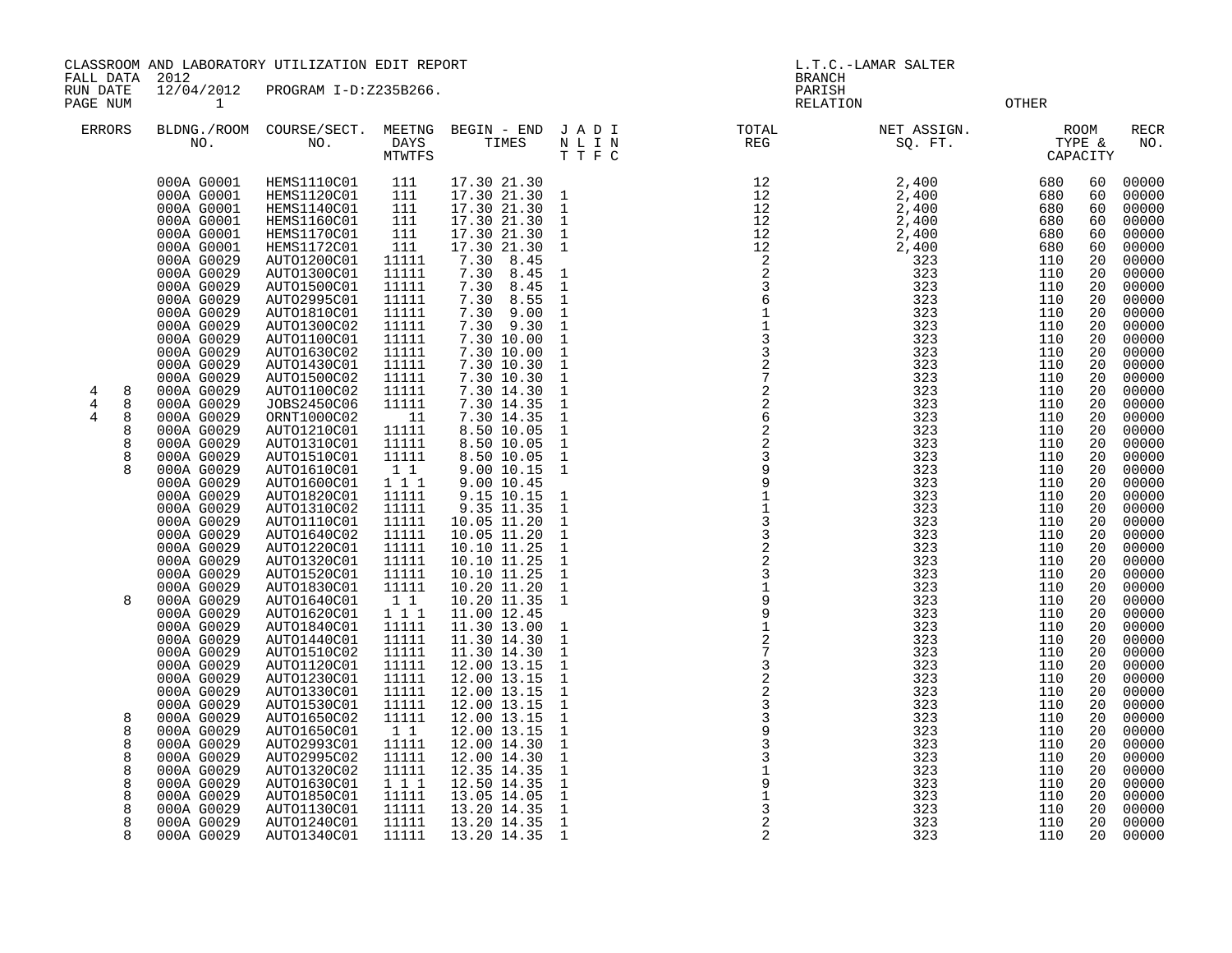CLASSROOM AND LABORATORY UTILIZATION EDIT REPORT SERVICES AND REPORT THE L.T.C.-LAMAR SALTER

FALL DATA 2012 BRANCH

RUN DATE  $\frac{12}{04}/\frac{2012}{201}$  PROGRAM I-D:Z235B266. PAGE NUM 2 CHECK 2 CHECK CONTROL CONTROL CONTROL CONTROL CONTROL CONTROL CONTROL CONTROL CONTROL CONTROL CONTROL

| <b>ERRORS</b> | BLDNG./ROOM<br>NO.       | COURSE/SECT.<br>NO.        | MEETNG<br>DAYS<br>MTWTFS | BEGIN - END<br>TIMES        | JADI<br>NLIN<br>T T F C | TOTAL<br>REG                                    | NET ASSIGN.<br>SQ. FT. |            | ROOM<br>TYPE &<br>CAPACITY | <b>RECR</b><br>NO. |
|---------------|--------------------------|----------------------------|--------------------------|-----------------------------|-------------------------|-------------------------------------------------|------------------------|------------|----------------------------|--------------------|
| 8             | 000A G0029               | AUTO1540C01                | 11111                    | 13.20 14.35                 | 1                       | 3                                               | 323                    | 110        | 20                         | 00000              |
| 8             | 000A G0029               | AUTO1660C02                | 11111                    | 13.20 14.35                 | $\mathbf{1}$            | $\overline{3}$                                  | 323                    | 110        | 20                         | 00000              |
| $\mathsf{R}$  | 000A G0029               | AUTO1660C01                | 1 1                      | 13.20 14.35                 | -1                      | $\begin{array}{c} 9 \\ 6 \end{array}$           | 323                    | 110        | 20                         | 00000              |
|               | 000A G0030               | WELD1110C01                | 11111                    | 7.30<br>8.20                |                         |                                                 | 2,520                  | 210        | 20                         | 00000              |
|               | 000A G0030               | WELD1120C02                | 11111                    | 8.25<br>7.30                | $\mathbf{1}$            | $\overline{4}$                                  | 2,520                  | 210        | 20                         | 00000              |
|               | 000A G0030               | WELD1411C02                | 11111                    | 7.30<br>8.40                | $\mathbf{1}$            |                                                 | 2,520                  | 210        | 20                         | 00000              |
|               | 000A G0030               | WELD2110C02                | 11111                    | 7.30<br>8.40                | $\mathbf{1}$            |                                                 | 2,520                  | 210        | 20                         | 00000              |
|               | 000A G0030               | WELD2111C01                | 11111                    | 7.30<br>8.40                | $\mathbf{1}$            |                                                 | 2,520                  | 210        | 20                         | 00000              |
|               | 000A G0030               | WELD2310C01                | 11111                    | 7.30<br>8.40                | 1                       | $1111$<br>$111$<br>$6$                          | 2,520                  | 210        | 20                         | 00000              |
|               | 000A G0030               | WELD1110C02                | 111                      | 7.30<br>8.55                | $\mathbf{1}$            |                                                 | 2,520                  | 210        | 20                         | 00000              |
|               | 000A G0030               | WELD1120C01                | 11111                    | 8.30<br>9.25                | $\mathbf{1}$            |                                                 | 2,520                  | 210        | 20                         | 00000              |
|               | 000A G0030               | WELD1140C01                | 11111                    | 9.25<br>8.30                | 1                       | $\,4$                                           | 2,520                  | 210        | 20                         | 00000              |
|               | 000A G0030               | WELD1412C01                | 11111                    | 8.45<br>9.55                | 1                       |                                                 | 2,520                  | 210        | 20                         | 00000              |
|               | 000A G0030               | WELD2311C01                | 11111                    | 9.55<br>8.45                | $\mathbf{1}$            | $\begin{smallmatrix} 2\\1\\1 \end{smallmatrix}$ | 2,520                  | 210        | 20                         | 00000              |
| 8             | 000A G0030               | WELD1140C02                | 111                      | 9.55<br>9.00                | $\mathbf{1}$            |                                                 | 2,520                  | 210        | 20                         | 00000              |
| 8             | 000A G0030<br>000A G0030 | CPTR1000C01<br>JOBS2450C01 | 11111<br>11111           | 9.00 10.00<br>9.00 10.00    | $\mathbf{1}$<br>1       |                                                 | 2,520                  | 210<br>210 | 20<br>20                   | 00000<br>00000     |
| 8             |                          |                            | 11111                    |                             | 1                       |                                                 | 2,520<br>2,520         | 210        | 20                         |                    |
| 8             | 000A G0030<br>000A G0030 | WELD1130C01<br>WELD1310C02 | 11111                    | 9.30 10.20<br>9.30 10.25    | $\mathbf 1$             | 91652117                                        | 2,520                  | 210        | 20                         | 00000<br>00000     |
| 8             | 000A G0030               | WELD2110C01                | 11111                    | 10.00 11.15                 | $\mathbf{1}$            |                                                 | 2,520                  | 210        | 20                         | 00000              |
| 8             | 000A G0030               | WELD1511C01                | 11111                    | 10.00 11.25                 | $\mathbf{1}$            |                                                 | 2,520                  | 210        | 20                         | 00000              |
| 8             | 000A G0030               | WELD1310C03                | 111                      | 10.00 11.30                 | 1                       |                                                 | 2,520                  | 210        | 20                         | 00000              |
| 8             | 000A G0030               | WELD2222C02                | 11111                    | 10.05 11.35                 | $\mathbf{1}$            |                                                 | 2,520                  | 210        | 20                         | 00000              |
| 8             | 000A G0030               | WELD1210C01                | 11111                    | 10.30 11.20                 | $\mathbf{1}$            |                                                 | 2,520                  | 210        | 20                         | 00000              |
| 8             | 000A G0030               | WELD1411C03                | 11111                    | 10.30 12.00                 | $\mathbf{1}$            | $\overline{3}$                                  | 2,520                  | 210        | 20                         | 00000              |
|               | 000A G0030               | WELD2110C03                | 11111                    | 10.30 12.00                 | $\mathbf{1}$            |                                                 | 2,520                  | 210        | 20                         | 00000              |
|               | 000A G0030               | WELD1130C02                | 11111                    | 12.00 12.55                 |                         | $21111$<br>$116$                                | 2,520                  | 210        | 20                         | 00000              |
|               | 000A G0030               | WELD2310C02                | 11111                    | 12.00 13.10                 | $\mathbf{1}$            |                                                 | 2,520                  | 210        | 20                         | 00000              |
|               | 000A G0030               | WELD1210C02                | 111                      | 12.00 13.25                 | 1                       |                                                 | 2,520                  | 210        | 20                         | 00000              |
|               | 000A G0030               | WELD1512C01                | 11111                    | $12.00$ 13.30               | $\mathbf{1}$            |                                                 | 2,520                  | 210        | 20                         | 00000              |
|               | 000A G0030               | WELD1410C01                | 11111                    | 12.15 13.05                 | 1                       |                                                 | 2,520                  | 210        | 20                         | 00000              |
|               | 000A G0030               | WELD2111C03                | 11111                    | 12.30 14.00                 | $\mathbf{1}$            |                                                 | 2,520                  | 210        | 20                         | 00000              |
|               | 000A G0030               | WELD1310C01                | 11111                    | 13.00 14.00                 | $\mathbf{1}$            |                                                 | 2,520                  | 210        | 20                         | 00000              |
|               | 000A G0030               | WELD1411C01                | 11111                    | 13.10 14.30                 | 1                       | 11614                                           | 2,520                  | 210        | 20                         | 00000              |
|               | 000A G0030               | JOBS2450C09                | 11111                    | 13.15 14.15                 | $\mathbf{1}$            |                                                 | 2,520                  | 210        | 20                         | 00000              |
|               | 000A G0030               | CPTR1000C02                | 11111                    | 13.30 14.30                 | $\mathbf{1}$            |                                                 | 2,520                  | 210        | 20                         | 00000              |
|               | 000A G0030               | JOBS2450C10                | 11111                    | 13.30 14.30                 | $\mathbf{1}$            |                                                 | 2,520                  | 210        | 20                         | 00000              |
|               | 000A G0030               | WELD1410C02                | 111                      | 13.30 14.30                 | $\mathbf{1}$            |                                                 | 2,520                  | 210        | 20                         | 00000              |
|               | 000A G0030               | JOBS2450C03                | 11111                    | 14.05 14.35                 | 1                       |                                                 | 2,520                  | 210        | 20                         | 00000              |
|               | 000A G0030               | WELD2994C01                | 111                      | 17.00 21.00                 |                         | 411632                                          | 2,520                  | 210        | 20                         | 00000              |
|               | 000A G0030               | WELD2994C02                | 111                      | 17.00 21.00<br>8.25         | $\mathbf{1}$            |                                                 | 2,520                  | 210        | 20                         | 00000              |
|               | 000A G0037               | CARP1110C01                | 11111                    | 7.30                        |                         |                                                 | 323                    | 110        | 20                         | 00000              |
|               | 000A G0037<br>000A G0037 | CARP1110C02<br>CARP2991C03 | 11111<br>11111           | 7.45<br>8.25<br>12.00 12.55 | 1                       |                                                 | 323<br>323             | 110<br>110 | 20<br>20                   | 00000<br>00000     |
|               | 000A G0037               | CARP2620C02                | 11111                    | 12.15 13.15                 |                         |                                                 | 323                    | 110        | 20                         | 00000              |
|               | 000A G0037               | CARP2995C02                | 11111                    | 13.00 14.30                 | 1<br>1                  |                                                 | 323                    | 110        | 20                         | 00000              |
|               | 000A G0040               | CARP1150C01                | 11111                    | 7.30<br>9.25                |                         | 1111222                                         | 2,520                  | 210        | 40                         | 00000              |
|               | 000A G0040               | CARP2131C01                | 11111                    | 7.30<br>9.25                | 1                       |                                                 | 2,520                  | 210        | 40                         | 00000              |
|               | 000A G0040               | CARP2210C01                | 11111                    | 7.30<br>9.40                | $\mathbf 1$             |                                                 | 2,520                  | 210        | 40                         | 00000              |
|               | 000A G0040               | CARP2320C01                | 11111                    | 9.55<br>7.30                | $\mathbf{1}$            |                                                 | 2,520                  | 210        | 40                         | 00000              |
|               | 000A G0040               | CARP1120C01                | 11111                    | 8.30<br>9.25                | $\mathbf{1}$            | 2                                               | 2,520                  | 210        | 40                         | 00000              |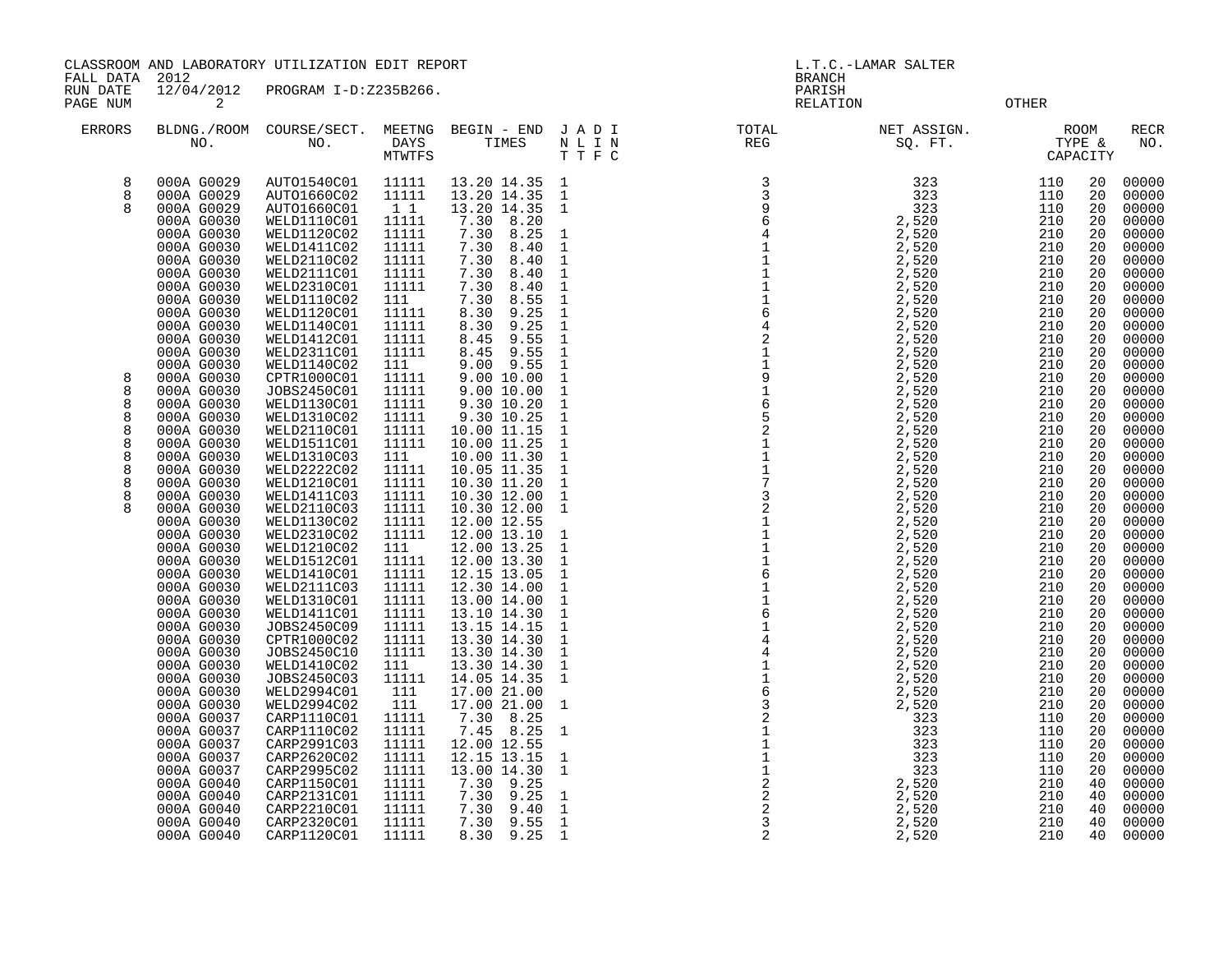CLASSROOM AND LABORATORY UTILIZATION EDIT REPORT SERVICES AND REPORT THE L.T.C.-LAMAR SALTER

FALL DATA 2012 BRANCH

RUN DATE 12/04/2012 PROGRAM I-D:Z235B266.<br>PAGENUM 3<br>RELATION

**PAGE 12 RELATION 3 PAGE 2** 

| <b>ERRORS</b> |   | BLDNG./ROOM<br>NO.       | COURSE/SECT.<br>NO.               | MEETNG<br>DAYS<br>MTWTFS     | BEGIN - END<br>TIMES                                          | JADI<br>N L I N<br>T T F C   | TOTAL<br>REG                                                                                           | NET ASSIGN.<br>SQ. FT. | TYPE &<br>CAPACITY | <b>ROOM</b> | $\verb!RECR!$<br>NO. |
|---------------|---|--------------------------|-----------------------------------|------------------------------|---------------------------------------------------------------|------------------------------|--------------------------------------------------------------------------------------------------------|------------------------|--------------------|-------------|----------------------|
|               |   | 000A G0040<br>000A G0040 | ORNT1000C01<br>CARP2110C01        | 111<br>11111                 | 8.30 13.30<br>9.30 10.25                                      | $\mathbf{1}$<br>$\mathbf{1}$ | $\begin{array}{r} 3 \\ 2 \\ 2 \\ 2 \\ 1 \\ 2 \\ 2 \\ 1 \\ 2 \\ 2 \\ 3 \\ 2 \\ 1 \\ 1 \\ 4 \end{array}$ | 2,520<br>2,520         | 210<br>210         | 40<br>40    | 00000<br>00000       |
|               |   | 000A G0040<br>000A G0040 | CARP1130C01<br>CARP2220C01        | 11111<br>11111               | 9.30 11.10<br>9.41 12.00                                      | $\mathbf{1}$<br>$\mathbf{1}$ |                                                                                                        | 2,520<br>2,520         | 210<br>210         | 40<br>40    | 00000<br>00000       |
|               |   | 000A G0040               | CARP2991C01                       | 11111                        | 10.00 10.55                                                   | $\mathbf{1}$                 |                                                                                                        | 2,520                  | 210                | 40          | 00000                |
|               |   | 000A G0040<br>000A G0040 | CARP2230C01<br>CARP2120C01        | 11111<br>11111               | 10.00 11.25<br>10.30 12.25                                    | $\mathbf{1}$<br>$\mathbf{1}$ |                                                                                                        | 2,520<br>2,520         | 210<br>210         | 40<br>40    | 00000<br>00000       |
|               |   | 000A G0040               | CARP2993C01                       | 11111                        | 11.00 12.00                                                   | $\mathbf{1}$                 |                                                                                                        | 2,520                  | 210                | 40          | 00000                |
|               |   | 000A G0040<br>000A G0040 | CARP1140C01<br>CARP2310C01        | 11111<br>11111               | $11.15$ $12.10$<br>11.30 14.00                                | $\mathbf{1}$<br>$\mathbf{1}$ |                                                                                                        | 2,520<br>2,520         | 210<br>210         | 40<br>40    | 00000<br>00000       |
|               |   | 000A G0040               | CARP2620C01                       | 11111                        | 12.15 14.30                                                   | $\mathbf{1}$                 |                                                                                                        | 2,520                  | 210                | 40          | 00000                |
|               |   | 000A G0040               | CARP2995C01                       | 11111                        | 12.30 13.40                                                   | $\mathbf{1}$                 |                                                                                                        | 2,520                  | 210                | 40          | 00000                |
|               |   | 000A G0040<br>000A G0201 | CARP2996C01<br>BOTH1120C01        | 11111<br>1 1 1               | 13.45 14.45<br>8.00 8.50                                      |                              |                                                                                                        | 2,520<br>575           | 210<br>110         | 40<br>18    | 00000<br>00000       |
|               |   | 000A G0201               | JOBS2450C05                       | 1 1 1                        | 9.00 9.50                                                     |                              | $\overline{4}$                                                                                         | 575                    | 110                | 18          | 00000                |
|               |   | 000A G0201               | ISYS1440C01                       | 11                           | 9.31 11.30                                                    |                              | 18<br>$\overline{5}$                                                                                   | 575                    | 110                | 18          | 00000                |
|               |   | 000A G0201<br>000A G0201 | <b>BUSE1045C01</b><br>SPPR2997C01 | 1 1 1<br>11                  | 10.00 10.50<br>10.00 14.30                                    |                              |                                                                                                        | 575<br>575             | 110<br>110         | 18<br>18    | 00000<br>00000       |
|               |   | 000A G0201               | BOTH2110C01                       | 1 1 1                        | 11.00 11.50                                                   |                              | $\frac{3}{1}$                                                                                          | 575                    | 110                | 18          | 00000                |
|               |   | 000A G0201               | ISYS1650C01                       | 1 1<br>1 1 1                 | 12.15 14.15                                                   |                              | $\overline{3}$<br>15                                                                                   | 575<br>575             | 110<br>110         | 18          | 00000                |
|               |   | 000A G0201<br>000A G0201 | BOTH1210C01<br>ZANP1000C01        | $1\quad1$                    | 13.00 13.50<br>17.30 19.30                                    |                              | 10                                                                                                     | 575                    | 110                | 18<br>18    | 00000<br>00000       |
|               |   | 000A G0201               | ZMTM1000C01                       | 11                           | 17.30 19.30                                                   | $\overline{\phantom{0}}$     |                                                                                                        | 575                    | 110                | 18          | 00000                |
| 4             |   | 000A G0203<br>000A G0203 | KYBD1010C01<br>ORNT1000C04        | 1 1 1<br>11                  | 8.00 8.50<br>8.00 15.00                                       | $\mathbf{1}$                 |                                                                                                        | 1,014<br>1,014         | 140<br>140         | 24<br>24    | 00000<br>00000       |
|               | 8 | 000A G0203               | BUSE1030C01                       | $1 \quad 1 \quad 1$          | 9.00 9.50                                                     | $\mathbf{1}$                 |                                                                                                        | 1,014                  | 140                | 24          | 00000                |
|               |   | 000A G0203               | BOTL1300C01                       | 1 1                          | 9.30 11.30                                                    |                              |                                                                                                        | 1,014                  | 140                | 24          | 00000                |
|               |   | 000A G0203<br>000A G0203 | CPTR1002C01<br>OSYS2530C01        | 1 1 1<br>111                 | 10.00 10.50<br>11.00 11.50                                    |                              |                                                                                                        | 1,014<br>1,014         | 140<br>140         | 24<br>24    | 00000<br>00000       |
|               |   | 000A G0203               | CPTR1310C01                       | 1 1                          | 12.15 14.15                                                   |                              |                                                                                                        | 1,014                  | 140                | 24          | 00000                |
|               |   | 000A G0203<br>000A G0203 | KYBD1111C01<br>SPPR2998C01        | 1 1 1                        | 13.00 14.15                                                   |                              |                                                                                                        | 1,014<br>1,014         | 140<br>140         | 24<br>24    | 00000                |
|               |   | 000A G0228               | DVEN0090C01                       | 11111<br>1 1 1               | 13.00 14.30<br>7.30<br>9.25                                   | $\mathbf{1}$                 |                                                                                                        | 630                    | 210                | 20          | 00000<br>00000       |
|               |   | 000A G0228               | DVEN0091C01                       | 1 1 1                        | 9.25<br>7.30                                                  | <sup>1</sup>                 |                                                                                                        | 630                    | 210                | 20          | 00000                |
|               |   | 000A G0228<br>000A G0228 | DVEN0092C01<br>DVMA0090C01        | $1 1 1$<br>1 1 1             | 7.30<br>9.25<br>7.30<br>9.25                                  | $\mathbf{1}$<br>$\mathbf{1}$ |                                                                                                        | 630<br>630             | 210<br>210         | 20<br>20    | 00000<br>00000       |
|               |   | 000A G0228               | DVRE0090C01                       | 111                          | 7.30<br>9.25                                                  | $\mathbf{1}$                 |                                                                                                        | 630                    | 210                | 20          | 00000                |
|               |   | 000A G0228               | DVRE0091C01                       | 1 1 1                        | 9.25<br>7.30                                                  | $\mathbf{1}$                 |                                                                                                        | 630                    | 210                | 20          | 00000                |
|               |   | 000A G0228<br>000A G0228 | DVRE0092C01<br>DVEN0091C02        | 111<br>$1 \quad 1 \quad 1$   | 9.25<br>7.30<br>9.30 11.25                                    | 1                            |                                                                                                        | 630<br>630             | 210<br>210         | 20<br>20    | 00000<br>00000       |
|               |   | 000A G0228               | DVMA0090C02                       | 111                          | 9.30 11.25                                                    | $\mathbf{1}$                 |                                                                                                        | 630                    | 210                | 20          | 00000                |
|               |   | 000A G0228               | DVMA0092C02                       | 1 1 1                        | 9.30 11.25                                                    | $\mathbf{1}$                 |                                                                                                        | 630                    | 210                | 20          | 00000                |
|               |   | 000A G0228<br>000A G0228 | DVRE0091C02<br>DVRE0092C02        | $1 \quad 1 \quad 1$<br>1 1 1 | 9.30 11.25<br>9.30 11.25                                      | $\mathbf{1}$<br>$\mathbf{1}$ |                                                                                                        | 630<br>630             | 210<br>210         | 20<br>20    | 00000<br>00000       |
|               |   | 000A G0228               | DVEN0091C03                       | 111                          | 12.30 14.30<br>12.30 14.30                                    |                              |                                                                                                        | 630                    | 210                | 20          | 00000                |
|               |   | 000A G0228<br>000A G0228 | DVMA0090C03<br>DVRE0090C03        | $1 \quad 1 \quad 1$<br>1 1 1 | 12.30 14.30                                                   | $\mathbf{1}$<br>$\mathbf{1}$ |                                                                                                        | 630<br>630             | 210<br>210         | 20<br>20    | 00000<br>00000       |
|               |   | 000A G0228               |                                   | 1 1 1                        |                                                               | <sup>1</sup>                 |                                                                                                        | 630                    | 210                | 20          | 00000                |
| 4             |   | 000A G0306               | DVRE0091C03<br>HNUR2113C02        | $1\quad 11$                  | $\begin{array}{rr} 12.30 & 14.30 \\ 7.30 & 14.30 \end{array}$ |                              | $25\,$                                                                                                 | 1,509                  | 110                | 40          | 00000                |
| 4<br>4        |   | 000A G0306<br>000A G0306 | HNUR2113C01<br>HNUR2123C01        | 11<br>11                     | 7.30 14.30<br>7.30 14.30                                      | $\mathbf{1}$<br><sup>1</sup> | 25<br>25                                                                                               | 1,509<br>1,509         | 110<br>110         | 40<br>40    | 00000<br>00000       |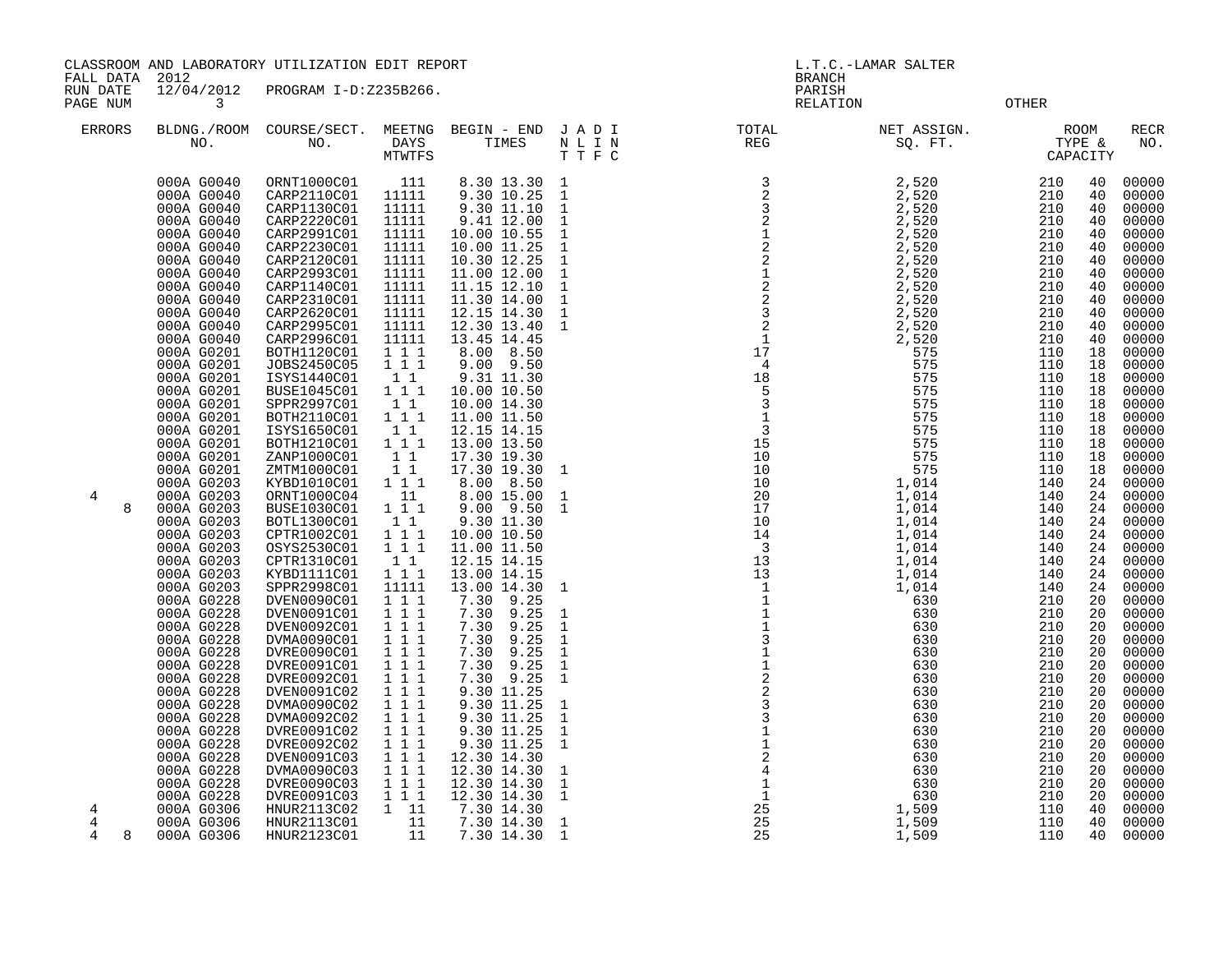CLASSROOM AND LABORATORY UTILIZATION EDIT REPORT SERVICES AND REPORT THE L.T.C.-LAMAR SALTER

FALL DATA 2012 BRANCH

RUN DATE 12/04/2012 PROGRAM I-D:Z235B266.<br>PAGENUM 14

RELATION OTHER

| <b>ERRORS</b>  | NO.                      | BLDNG./ROOM COURSE/SECT.<br>NO. | MEETNG<br>DAYS<br><b>MTWTFS</b> | BEGIN - END<br>TIMES         | JADI<br>N L I N<br>TTFC      | TOTAL<br>REG                                                                                                                                                                                                                                                                                                                                                                        | NET ASSIGN.<br>SQ. FT. | CAPACITY   | <b>ROOM</b><br>TYPE & | <b>RECR</b><br>NO. |
|----------------|--------------------------|---------------------------------|---------------------------------|------------------------------|------------------------------|-------------------------------------------------------------------------------------------------------------------------------------------------------------------------------------------------------------------------------------------------------------------------------------------------------------------------------------------------------------------------------------|------------------------|------------|-----------------------|--------------------|
|                | 000B D0002               | OPET1111C01                     | 11111                           | 7.30 8.20                    |                              |                                                                                                                                                                                                                                                                                                                                                                                     | 460                    | 110        | 20                    | 00000              |
|                | 000B D0002               | OPET1161C01                     | 11111                           | 7.30<br>8.20                 | $\mathbf{1}$                 |                                                                                                                                                                                                                                                                                                                                                                                     | 460                    | 110        | 20                    | 00000              |
|                | 000B D0002<br>000B D0002 | OPET1321C01                     | 11111<br>11111                  | 7.30<br>8.30<br>7.30<br>9.30 | $\mathbf 1$<br>$\mathbf{1}$  | 3                                                                                                                                                                                                                                                                                                                                                                                   | 460<br>460             | 110<br>110 | 20<br>20              | 00000              |
|                | 000B D0002               | OPET2997C01                     | 11111                           | 7.30 9.50                    |                              | 3                                                                                                                                                                                                                                                                                                                                                                                   | 460                    | 110        | 20                    | 00000              |
|                | 000B D0002               | JOBS2450C07<br>OPET1231C02      | 11111                           | 7.30 10.00                   | $\mathbf{1}$<br>$\mathbf{1}$ |                                                                                                                                                                                                                                                                                                                                                                                     | 460                    | 110        | 20                    | 00000<br>00000     |
| $\overline{4}$ | 000B D0002               | ORNT1000C03                     | 11                              | 7.30 15.00                   | $\mathbf{1}$                 | 5                                                                                                                                                                                                                                                                                                                                                                                   | 460                    | 110        | 20                    | 00000              |
|                | 000B D0002               | OPET1121C01                     | 11111                           | 9.15<br>8.25                 | $\mathbf{1}$                 | $\overline{4}$                                                                                                                                                                                                                                                                                                                                                                      | 460                    | 110        | 20                    | 00000              |
|                | 000B D0002               | OPET1221C01                     | 11111                           | 8.31 9.50                    | $\mathbf{1}$                 | $\mathbf{3}$                                                                                                                                                                                                                                                                                                                                                                        | 460                    | 110        | 20                    | 00000              |
| 8              | 000B D0002               | OPET1331C01                     | 11111                           | 8.35 9.35                    | $\mathbf{1}$                 | $\mathsf 3$                                                                                                                                                                                                                                                                                                                                                                         | 460                    | 110        | 20                    | 00000              |
| 8              | 000B D0002               | OPET1131C01                     | 11111                           | 9.20 10.20                   | $\mathbf{1}$                 |                                                                                                                                                                                                                                                                                                                                                                                     | 460                    | 110        | 20                    | 00000              |
| 8              | 000B D0002               | OPET2999C01                     | 11111                           | 9.35 11.35                   | $\mathbf{1}$                 | $\frac{4}{3}$                                                                                                                                                                                                                                                                                                                                                                       | 460                    | 110        | 20                    | 00000              |
| 8              | 000B D0002               | OPET1341C01                     | 11111                           | 9.40 11.20                   | $\mathbf{1}$                 | $\overline{3}$                                                                                                                                                                                                                                                                                                                                                                      | 460                    | 110        | 20                    | 00000              |
| 8              | 000B D0002               | OPET1231C01                     | 11111                           | 9.55 10.55                   | $\mathbf{1}$                 | $\overline{4}$                                                                                                                                                                                                                                                                                                                                                                      | 460                    | 110        | 20                    | 00000              |
| 8              | 000B D0002               | CPTR1000C03                     | 11111                           | 10.00 13.00                  | $\mathbf{1}$                 | $\overline{c}$                                                                                                                                                                                                                                                                                                                                                                      | 460                    | 110        | 20                    | 00000              |
| 8              | 000B D0002               | OPET1241C02                     | 11111                           | 10.05 12.35                  | $\mathbf{1}$                 | $\frac{1}{6}$                                                                                                                                                                                                                                                                                                                                                                       | 460                    | 110        | 20                    | 00000              |
| 8              | 000B D0002               | OPET1141C01                     | 11111                           | 10.25 12.25                  | $\mathbf{1}$                 |                                                                                                                                                                                                                                                                                                                                                                                     | 460                    | 110        | 20                    | 00000              |
| 8              | 000B D0002               | OPET1241C01                     | 11111                           | 11.00 12.00                  | $\mathbf{1}$                 |                                                                                                                                                                                                                                                                                                                                                                                     | 460                    | 110        | 20                    | 00000              |
| 8              | 000B D0002               | OPET2111C01                     | 11111                           | 11.25 12.25                  | $\mathbf{1}$                 | $\mathbf{3}$                                                                                                                                                                                                                                                                                                                                                                        | 460                    | 110        | 20                    | 00000              |
| 8              | 000B D0002               | OPET1251C01                     | 11111<br>11111                  | 12.05 12.55                  | 1                            | $\overline{4}$<br>$\overline{4}$                                                                                                                                                                                                                                                                                                                                                    | 460                    | 110<br>110 | 20                    | 00000              |
|                | 000B D0002<br>000B D0002 | OPET1261C01<br>OPET1151C01      | 11111                           | 13.00 14.00<br>13.00 14.30   | $\mathbf{1}$                 | 6                                                                                                                                                                                                                                                                                                                                                                                   | 460<br>460             | 110        | 20<br>20              | 00000<br>00000     |
|                | 000B D0002               | OPET2993C01                     | 1 1 1                           | 13.10 14.30                  | $\mathbf{1}$                 | 10                                                                                                                                                                                                                                                                                                                                                                                  | 460                    | 110        | 20                    | 00000              |
|                | 000B D0002               | JOBS2450C08                     | 11111                           | 13.30 14.30                  | $\mathbf{1}$                 | 2                                                                                                                                                                                                                                                                                                                                                                                   | 460                    | 110        | 20                    | 00000              |
|                | 000B D0002               | OPET2121C01                     | 11111                           | 13.30 14.30                  | $\mathbf{1}$                 | $\begin{array}{r} 23 \\ 33 \\ 5 \\ 1 \\ 1 \\ 7 \\ 6 \\ 2 \\ 3 \\ 1 \\ 1 \\ 2 \\ 1 \\ 2 \\ 1 \\ 2 \\ 1 \\ 2 \\ 1 \\ 2 \\ 1 \\ 2 \\ 1 \\ 2 \\ 1 \\ 4 \\ 1 \\ 4 \\ 1 \\ 4 \\ 1 \\ 4 \\ 1 \\ 4 \\ 1 \\ 4 \\ 1 \\ 4 \\ 1 \\ 4 \\ 1 \\ 4 \\ 1 \\ 4 \\ 1 \\ 4 \\ 1 \\ 4 \\ 1 \\ 4 \\ 1 \\ 4 \\ 1 \\ 4 \\ 1 \\ 4 \\ 1 \\ 4 \\ 1 \\ 4 \\ 1 \\ 4 \\ 1 \\ 4 \\ 1 \\ 4 \\ 1 \\ 4 \\ 1 \\ 4 \\ $ | 460                    | 110        | 20                    | 00000              |
|                | 000B D0002               | OPET2991C01                     | 1 1                             | 13.30 14.30                  | $\mathbf{1}$                 |                                                                                                                                                                                                                                                                                                                                                                                     | 460                    | 110        | 20                    | 00000              |
|                | 000C C0001               | CDYC1332C01                     | 11111                           | 7.30 8.25                    |                              |                                                                                                                                                                                                                                                                                                                                                                                     | 1,398                  | 210        | 40                    | 00000              |
|                | 000C C0001               | CDYC1151C01                     | 11111                           | 7.30<br>9.20                 | $\mathbf{1}$                 |                                                                                                                                                                                                                                                                                                                                                                                     | 1,398                  | 210        | 40                    | 00000              |
|                | 000C C0001               | CDYC2993C03                     | 11111                           | 8.30 9.20                    | $\mathbf{1}$                 |                                                                                                                                                                                                                                                                                                                                                                                     | 1,398                  | 210        | 40                    | 00000              |
|                | 000C C0001               | CDYC1320C01                     | 11111                           | 8.30 9.30                    | $\mathbf{1}$                 |                                                                                                                                                                                                                                                                                                                                                                                     | 1,398                  | 210        | 40                    | 00000              |
|                | 000C C0001               | CDYC1220C01                     | 11111                           | 9.40 10.40                   |                              |                                                                                                                                                                                                                                                                                                                                                                                     | 1,398                  | 210        | 40                    | 00000              |
|                | 000C C0001               | CDYC2993C01                     | 11111                           | 10.30 11.20                  | 1                            |                                                                                                                                                                                                                                                                                                                                                                                     | 1,398                  | 210        | 40                    | 00000              |
|                | 000C C0001               | CDYC1241C04                     | 11111                           | 10.45 12.30                  | $\mathbf{1}$                 |                                                                                                                                                                                                                                                                                                                                                                                     | 1,398                  | 210        | 40                    | 00000              |
|                | 000C C0001               | CDYC1220C02                     | 11111                           | 11.30 12.30                  | $\mathbf{1}$<br>$\mathbf{1}$ |                                                                                                                                                                                                                                                                                                                                                                                     | 1,398                  | 210<br>210 | 40<br>40              | 00000              |
|                | 000C C0001<br>000C C0001 | CDYC1340C02<br>CDYC1110C01      | 11111<br>11111                  | 11.35 12.15<br>12.00 12.45   | $\mathbf 1$                  |                                                                                                                                                                                                                                                                                                                                                                                     | 1,398<br>1,398         | 210        | 40                    | 00000<br>00000     |
|                | 000C C0001               | CDYC2995C02                     | 11111                           | 12.20 13.40                  | $\mathbf{1}$                 |                                                                                                                                                                                                                                                                                                                                                                                     | 1,398                  | 210        | 40                    | 00000              |
|                | 000C C0001               | CDYC1330C01                     | 11111                           | 12.50 13.50                  | $\mathbf{1}$                 |                                                                                                                                                                                                                                                                                                                                                                                     | 1,398                  | 210        | 40                    | 00000              |
|                | 000C C0001               | CDYC1110C02                     | 11111                           | 13.05 13.50                  | $\mathbf{1}$                 |                                                                                                                                                                                                                                                                                                                                                                                     | 1,398                  | 210        | 40                    | 00000              |
|                | 000C C0001               | CDYC2997C01                     | 11111                           | 13.20 15.10                  | $\mathbf{1}$                 |                                                                                                                                                                                                                                                                                                                                                                                     | 1,398                  | 210        | 40                    | 00000              |
|                | 000C C0001               | CDYC1410C02                     | 11111                           | 13.55 14.30                  | $\mathbf{1}$                 |                                                                                                                                                                                                                                                                                                                                                                                     | 1,398                  | 210        | 40                    | 00000              |
|                | 000C C0001               | CDYC1130C01                     | 11111                           | 13.55 14.45                  | $\mathbf{1}$                 |                                                                                                                                                                                                                                                                                                                                                                                     | 1,398                  | 210        | 40                    | 00000              |
|                | 000C C0001               | CDYC2991C02                     | 11111                           | 14.00 14.30                  | $\mathbf{1}$                 |                                                                                                                                                                                                                                                                                                                                                                                     | 1,398                  | 210        | 40                    | 00000              |
|                | 000C C0001               | CDYC1333C01                     | 11111                           | 14.00 14.40                  | $\mathbf{1}$                 |                                                                                                                                                                                                                                                                                                                                                                                     | 1,398                  | 210        | 40                    | 00000              |
|                | 000C C0005               | CDYC2211C01                     | 11111                           | 7.30 10.25                   |                              |                                                                                                                                                                                                                                                                                                                                                                                     | 744                    | 110        | 20                    | 00000              |
|                | 000C C0005               | CDYC1341C01                     | 11111                           | 9.00 10.50                   | $\mathbf 1$                  |                                                                                                                                                                                                                                                                                                                                                                                     | 744                    | 110        | 20                    | 00000              |
|                | 000C C0005               | CDYC2211C03                     | 11111                           | 9.00 11.55                   | $\mathbf{1}$                 |                                                                                                                                                                                                                                                                                                                                                                                     | 744                    | 110        | 20                    | 00000              |
|                | 000C C0005               | CDYC1410C01                     | 11111                           | 10.50 11.25                  | $\mathbf{1}$                 | $\overline{c}$                                                                                                                                                                                                                                                                                                                                                                      | 744                    | 110        | 20                    | 00000              |
|                | 000C C0005<br>000C C0005 | CDYC1241C01<br>CDYC2999C01      | 11111<br>11111                  | 11.00 12.50<br>11.30 13.15   | $\mathbf{1}$                 | $\mathbf{3}$                                                                                                                                                                                                                                                                                                                                                                        | 744<br>744             | 110<br>110 | 20<br>20              | 00000              |
|                | 000C C0005               | CDYC2995C01                     | 11111                           | 12.00 13.15                  | $\mathbf{1}$<br>1            | 2                                                                                                                                                                                                                                                                                                                                                                                   | 744                    | 110        | 20                    | 00000<br>00000     |
|                |                          |                                 |                                 |                              |                              |                                                                                                                                                                                                                                                                                                                                                                                     |                        |            |                       |                    |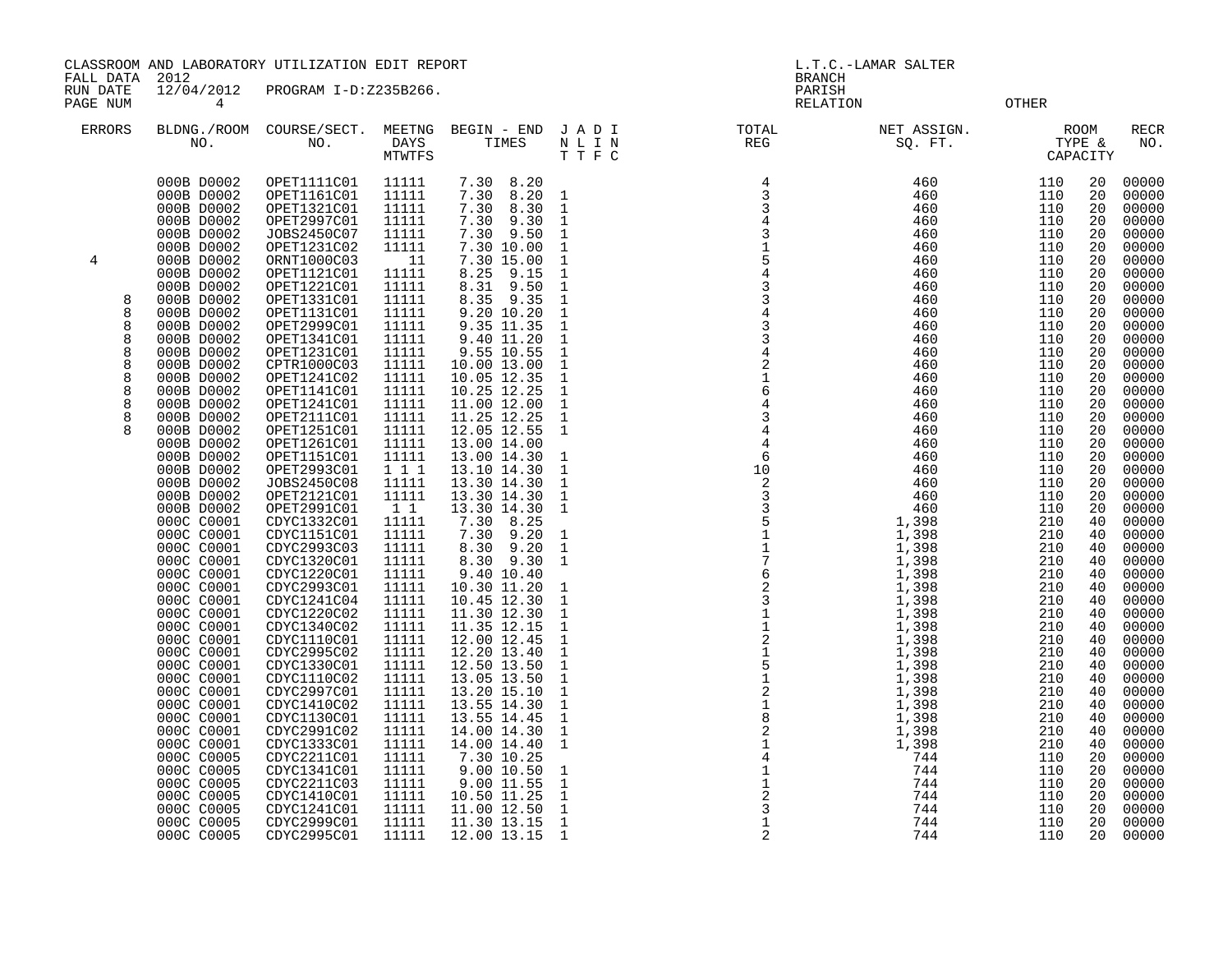| CLASSROOM AND LABORATORY UTILIZATION EDIT REPORT<br>2012<br>FALL DATA<br>12/04/2012<br>RUN DATE<br>PROGRAM I-D:Z235B266. |                                        |                                           |                                 |                                           | L.T.C.-LAMAR SALTER<br><b>BRANCH</b><br>PARISH |              |                        |                   |                            |                         |
|--------------------------------------------------------------------------------------------------------------------------|----------------------------------------|-------------------------------------------|---------------------------------|-------------------------------------------|------------------------------------------------|--------------|------------------------|-------------------|----------------------------|-------------------------|
| PAGE NUM                                                                                                                 | 5.                                     |                                           |                                 |                                           |                                                | RELATION     |                        | OTHER             |                            |                         |
| ERRORS                                                                                                                   | BLDNG./ROOM<br>NO.                     | COURSE/SECT.<br>NO.                       | MEETNG<br><b>DAYS</b><br>MTWTFS | BEGIN - END<br>TIMES                      | JADI<br>NLIN<br>TTFC                           | TOTAL<br>REG | NET ASSIGN.<br>SO. FT. |                   | ROOM<br>TYPE &<br>CAPACITY | <b>RECR</b><br>NO.      |
|                                                                                                                          | 000C C0005<br>000C C0010               | CDYC1241C03<br>HACR2530C01                | 11111<br>11111                  | 12.00 13.50 1<br>7.30 8.20                |                                                |              | 744<br>768             | 110<br>240        | 20<br>20                   | 00000<br>00000          |
|                                                                                                                          | 000C C0010<br>000C C0010               | SPPR2993C01<br>HACR1150C01                | 11111<br>11111                  | 7.30<br>8.30<br>7.30<br>8.45              | 1                                              |              | 768<br>768             | 240<br>240        | 20<br>20                   | 00000<br>00000          |
|                                                                                                                          | 000C C0010<br>000C C0010               | HACR1230C01<br>HACR2810C01                | 11111<br>11111                  | 7.30 8.45<br>7.30 10.15                   |                                                |              | 768<br>768             | 240<br>240        | 20<br>20                   | 00000<br>00000          |
|                                                                                                                          | 000C C0010<br>000C C0010<br>000C C0010 | HACR2920C01<br>HACR2540C01<br>HACR1160C01 | 11111<br>11111<br>11111         | 7.30 10.15<br>8.30 10.00<br>9.00 10.15    | 1                                              |              | 768<br>768<br>768      | 240<br>240<br>240 | 20<br>20<br>20             | 00000<br>00000<br>00000 |
|                                                                                                                          | 000C C0010<br>000C C0010               | HACR1240C01<br>HACR2550C01                | 11111<br>11111                  | 9.00 10.15<br>10.15 11.30                 |                                                |              | 768<br>768             | 240<br>240        | 20<br>20                   | 00000<br>00000          |
|                                                                                                                          | 000C C0010<br>000C C0010               | HACR1410C01<br>HACR1180C02                | 11111<br>11111                  | 10.20 11.10<br>10.20 11.34                | 1                                              |              | 768<br>768             | 240<br>240        | 20<br>20                   | 00000<br>00000          |
|                                                                                                                          | 000C C0010<br>000C C0010               | HACR1170C01<br>HACR1420C01                | 11111<br>11111                  | 10.25 11.40<br>11.15 12.05                |                                                |              | 768<br>768             | 240<br>240        | 20<br>20                   | 00000<br>00000          |
|                                                                                                                          | 000C C0010<br>000C C0010<br>000C C0010 | HACR2560C01<br>HACR1180C01<br>HACR2510C01 | 11111<br>11111<br>11111         | 11.35 12.24<br>11.45 13.00<br>12.25 13.40 |                                                |              | 768<br>768<br>768      | 240<br>240<br>240 | 20<br>20<br>20             | 00000<br>00000<br>00000 |
|                                                                                                                          | 000C C0010<br>000C C0010               | SPPR2995C01<br>JOBS2450C04                | 111<br>1 1                      | 12.30 14.30<br>12.40 13.40                |                                                |              | 768<br>768             | 240<br>240        | 20<br>20                   | 00000<br>00000          |
|                                                                                                                          | 000C C0010<br>000C C0010               | HACR1180C03<br>SPPR2995C02                | 11111<br>11111                  | 13.15 14.30<br>13.15 14.30                | 1                                              |              | 768<br>768             | 240<br>240        | 20<br>20                   | 00000<br>00000          |
|                                                                                                                          | 000C C0012<br>000C C0012               | HACR1150C02<br>HACR1150C03                | 11111<br>11111                  | 11.00 12.15<br>12.15 13.30                |                                                |              | 2,656<br>2,656         | 210<br>210        | 20<br>20                   | 00000<br>00000          |

000C C0012 HACR1160C02 11111 13.0014.15 1 1 1 2,656 210 20 00000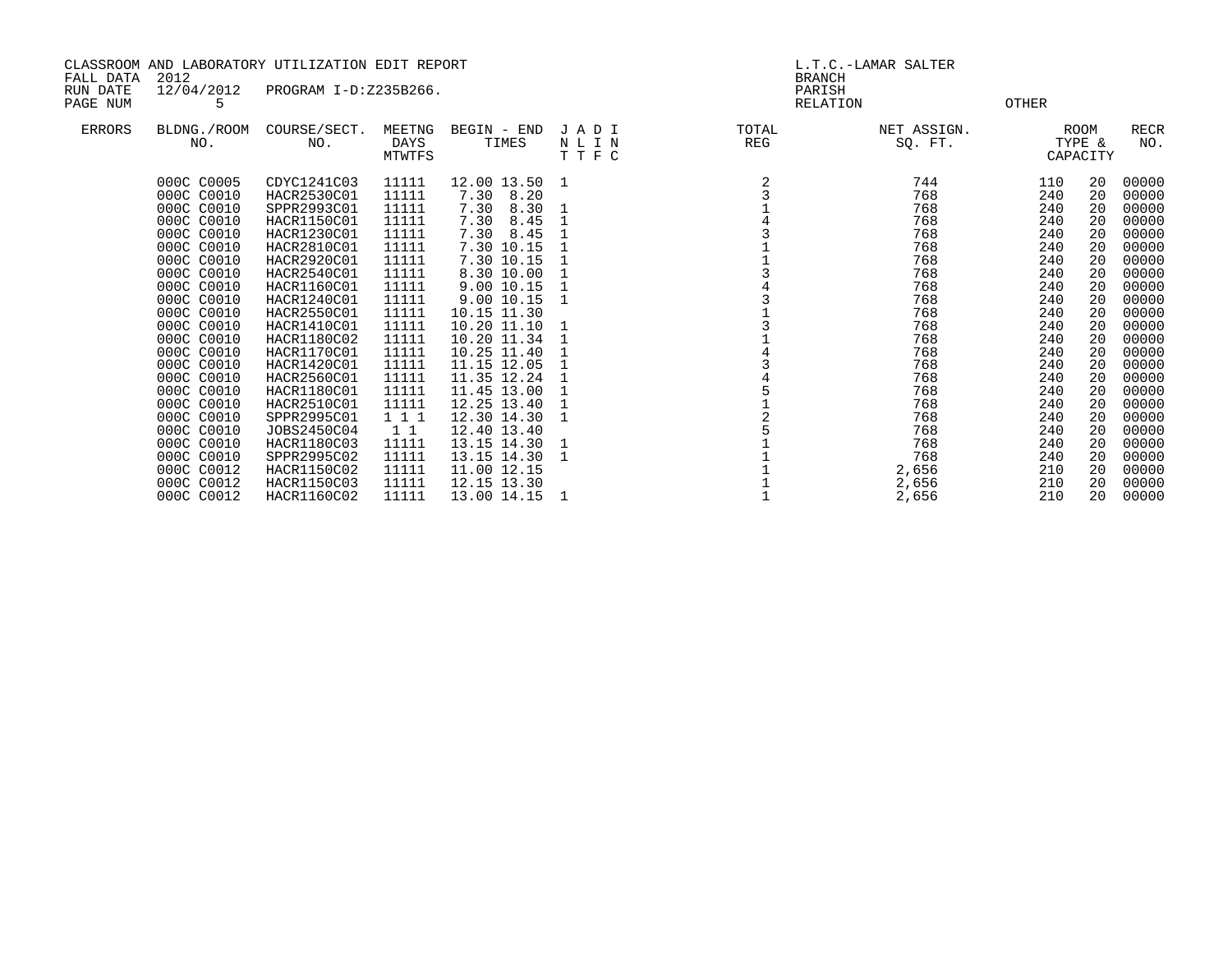# ERROR PAGE EXECUTIVE STATES IN THE LAMAR SALTER LETTER AND RESERVED ASSESSED.

- ERROR 1 CLASS AND LABORATORY UTILIZATION FILE DOES NOT MATCH WITH BLDGS AND ROOMS FILE. THE ROOM, BUILDING, AND CLASS FILES MUST ALL MATCH. IF THE ROOM NUMBER ON THE UTILIZATION IS CORRECT, THE ROOM SHOULD TO BE ADDED TO THE ROOM FILE.
- ERROR 2 THERE SHOULD BE AT LEAST ONE ENTRY IN THE DAYS-OF-WEEK-COURSE-MEETS FIELD.
- ERROR 3 BEGIN-END-TIME FIELDS MUST BE BETWEEN 06.00 AND 23.00
- ERROR 4 WARNING CLASS TIME EXCEEDS 5 HOURS. 8

- ERROR 5 ROOM TYPE INVALID FOR TEACHING CLASS, CLASSES CANNOT BE SCHEDULED IN ROOMS DESIGNATED AS CIRCULATION, CUSTODIAL OR MECHANICAL.
- ERROR 7 THE TOTAL REGISTRANTS FIELD MUST NOT BE BLANK OR ZEROS
- ERROR 8 WARNING EXCEEDS THE CAPACITY OF THE ROOM BY 50% (IF THIS IS A JOINT CLASS ITS REGISTRANTS ARE INCLUDED). 45 PLEASE CHECK THE CAPACITY OF THE ROOM AS IT APPEARS ON THE ROOM FILE.
- ERROR 9 UNLESS THERE IS A JOINT CLASS, ALTERNATE WEEKS OR INCONSISTENT MEETING TIMES, THERE SHOULD BE NO DUPLICATES.

| TOTAL ERRORS (INCLUDING WARNINGS)                                                                  |            |
|----------------------------------------------------------------------------------------------------|------------|
| TOTAL NUMBER OF RECORDS READ<br>TOTAL NUMBER OF RECORDS ACCEPTED FOR SPACE UTILIZATION COMPUTATION | 229<br>229 |
| NUMBER OF JOINT-CLASS RECORDS                                                                      | 189        |
| NUMBER OF ALTERATE WEEKS RECORDS                                                                   |            |
| NUMBER OF DIFFERENT TIMES RECORDS                                                                  |            |

NUMBER OF INCONSISTENT RECORDS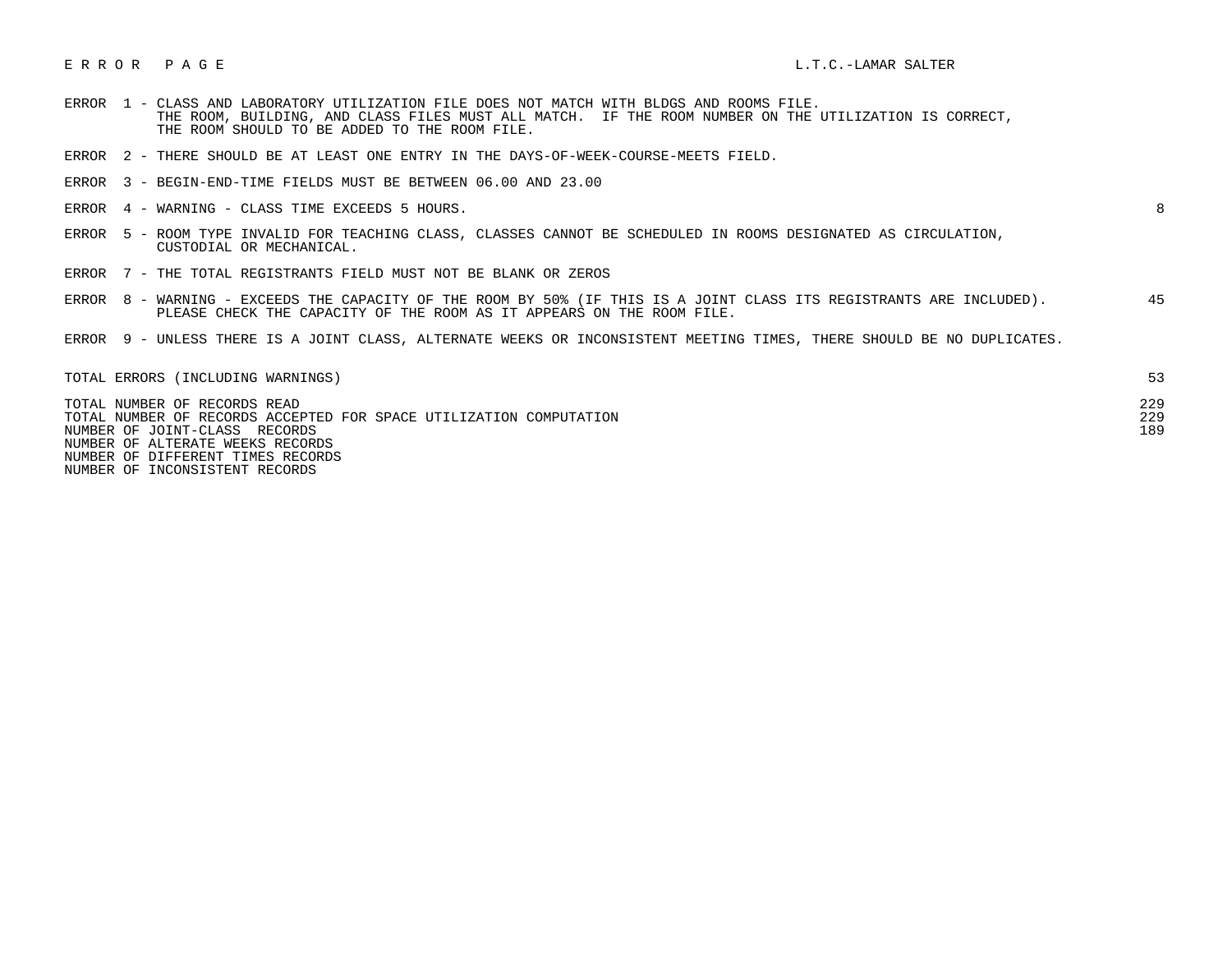|                                                                                      | DAY USE         | NIGHT USE       | тотаь           |  |
|--------------------------------------------------------------------------------------|-----------------|-----------------|-----------------|--|
|                                                                                      | $(0600 - 1700)$ | (1700-2300)     | $(0600 - 2300)$ |  |
| *CLASSROOM FACILITIES                                                                |                 |                 |                 |  |
| TOTAL NUMBER OF ROOMS                                                                |                 |                 | 15              |  |
| TOTAL NUMBER OF STATIONS (CAPACITY)                                                  |                 |                 | 320             |  |
| WEEKLY STUDENT CONTACT HOURS                                                         | 4333            | 80              | 4413            |  |
| WEEKLY TOTAL OF ROOMS AVAILABLE - COUNTED IN HALF HOUR INCREMENTS                    | 1350            | 750             | 2100            |  |
| WEEKLY TOTAL OF ROOMS IN USE - COUNTED IN HALF HOUR INCREMENTS                       | 1767            | 16              | 1783            |  |
| WEEKLY TOTAL OF STUDENT STATIONS AVAILABLE - COUNTED IN HALF HOUR INCREMENTS         | 28800           | 16000           | 44800           |  |
| WEEKLY TOTAL OF STATIONS AVAILABLE IN ROOMS IN USE - COUNTED IN HALF HOUR INCREMENTS | 37540           | 288             | 37828           |  |
| WEEKLY TOTAL OF STATIONS IN USE - COUNTED IN HALF HOUR INCREMENTS                    | 8666            | 160             | 8826            |  |
| PERCENT OF ROOMS IN USE TO ROOMS AVAILABLE                                           | 130.9           | 2.1             | 84.9            |  |
| PERCENT OF STATIONS IN USE TO STATIONS AVAILABLE                                     | 30.1            | 1.0             | 19.7            |  |
| PERCENT OF STATIONS IN USE TO STATIONS AVAILABLE IN OCCUPIED ROOMS                   | 23.1            | 55.6            | 23.3            |  |
|                                                                                      |                 |                 |                 |  |
|                                                                                      | DAY USE         | NIGHT USE       | TOTAL           |  |
|                                                                                      | $(0600 - 1700)$ | $(1700 - 2300)$ | $(0600 - 2300)$ |  |
| CLASSROOM                                                                            |                 |                 |                 |  |
| TOTAL NUMBER OF ROOMS                                                                |                 |                 | 11              |  |
| TOTAL NUMBER OF STATIONS (CAPACITY)                                                  |                 |                 | 238             |  |
| WEEKLY STUDENT CONTACT HOURS                                                         | 3763            | 80              | 3843            |  |
| WEEKLY TOTAL OF ROOMS AVAILABLE - COUNTED IN HALF HOUR INCREMENTS                    | 990             | 550             | 1540            |  |
| WEEKLY TOTAL OF ROOMS IN USE - COUNTED IN HALF HOUR INCREMENTS                       | 1675            | 16              | 1691            |  |
| WEEKLY TOTAL OF STUDENT STATIONS AVAILABLE - COUNTED IN HALF HOUR INCREMENTS         | 21420           | 11900           | 33320           |  |
| WEEKLY TOTAL OF STATIONS AVAILABLE IN ROOMS IN USE - COUNTED IN HALF HOUR INCREMENTS | 35332           | 288             | 35620           |  |
| WEEKLY TOTAL OF STATIONS IN USE - COUNTED IN HALF HOUR INCREMENTS                    | 7526            | 160             | 7686            |  |
| PERCENT OF ROOMS IN USE TO ROOMS AVAILABLE                                           | 169.2           | 2.9             | 109.8           |  |
| PERCENT OF STATIONS IN USE TO STATIONS AVAILABLE                                     | 35.1            | 1.3             | 23.1            |  |
| PERCENT OF STATIONS IN USE TO STATIONS AVAILABLE IN OCCUPIED ROOMS                   | 21.3            | 55.6            | 21.6            |  |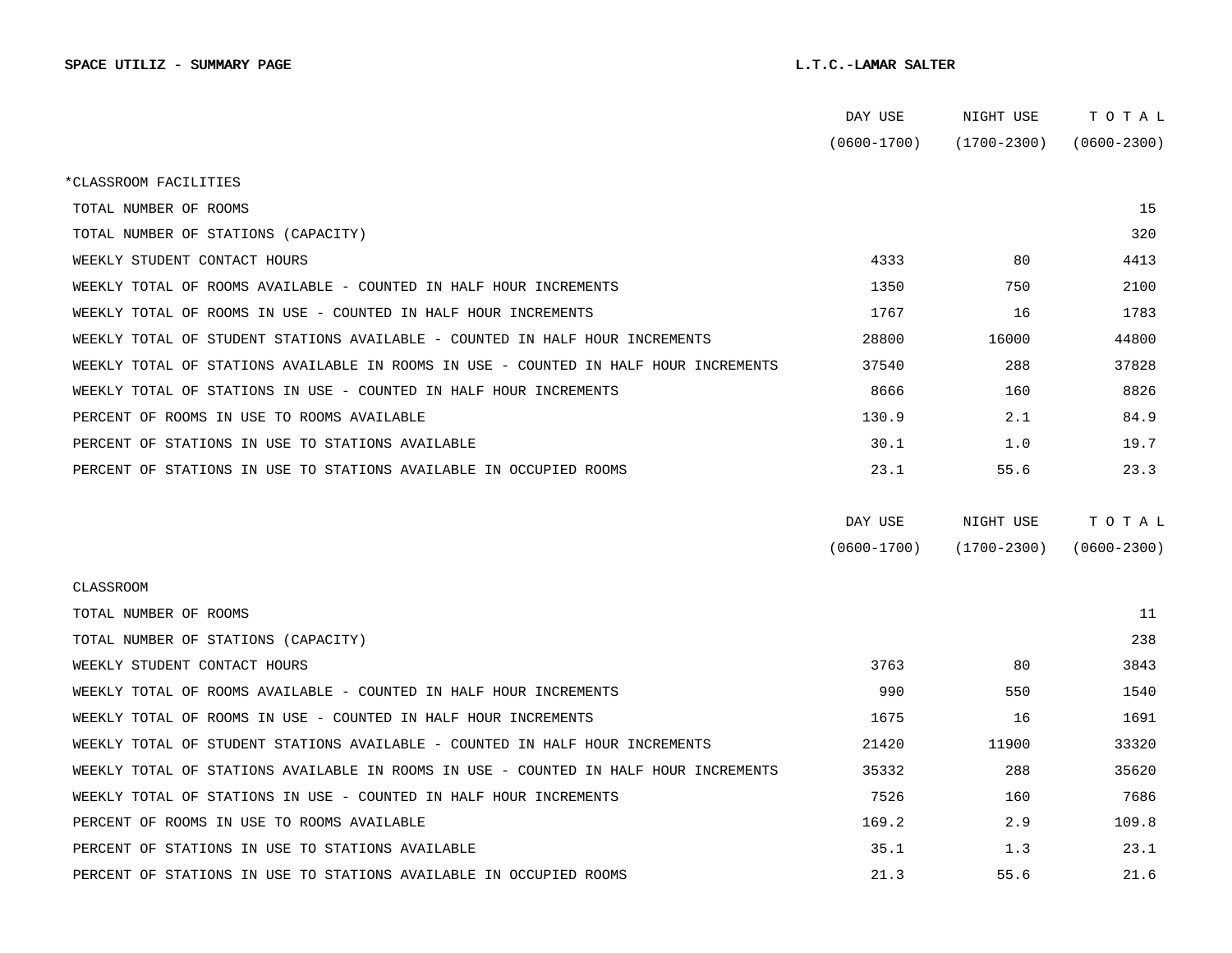|                                                                                      | DAY USE         | NIGHT USE       | TOTAL           |
|--------------------------------------------------------------------------------------|-----------------|-----------------|-----------------|
|                                                                                      | $(0600 - 1700)$ | $(1700 - 2300)$ | $(0600 - 2300)$ |
| COMPUTER CLASSROOM                                                                   |                 |                 |                 |
| TOTAL NUMBER OF ROOMS                                                                |                 |                 | 4               |
| TOTAL NUMBER OF STATIONS (CAPACITY)                                                  |                 |                 | 82              |
| WEEKLY STUDENT CONTACT HOURS                                                         | 570             |                 | 570             |
| WEEKLY TOTAL OF ROOMS AVAILABLE - COUNTED IN HALF HOUR INCREMENTS                    | 360             | 200             | 560             |
| WEEKLY TOTAL OF ROOMS IN USE - COUNTED IN HALF HOUR INCREMENTS                       | 92              |                 | 92              |
| WEEKLY TOTAL OF STUDENT STATIONS AVAILABLE - COUNTED IN HALF HOUR INCREMENTS         | 7380            | 4100            | 11480           |
| WEEKLY TOTAL OF STATIONS AVAILABLE IN ROOMS IN USE - COUNTED IN HALF HOUR INCREMENTS | 2208            |                 | 2208            |
| WEEKLY TOTAL OF STATIONS IN USE - COUNTED IN HALF HOUR INCREMENTS                    | 1140            |                 | 1140            |
| PERCENT OF ROOMS IN USE TO ROOMS AVAILABLE                                           | 25.6            | $\cdot$ 0       | 16.4            |
| PERCENT OF STATIONS IN USE TO STATIONS AVAILABLE                                     | 15.4            | $\cdot$ 0       | 9.9             |
| PERCENT OF STATIONS IN USE TO STATIONS AVAILABLE IN OCCUPIED ROOMS                   | 51.6            | $\cdot$ 0       | 51.6            |

| DAY USE         | NIGHT USE       | тотаь           |
|-----------------|-----------------|-----------------|
| $(0600 - 1700)$ | $(1700 - 2300)$ | $(0600 - 2300)$ |

| *LABORATORY FACILITIES                                                               |       |       |       |
|--------------------------------------------------------------------------------------|-------|-------|-------|
| TOTAL NUMBER OF ROOMS                                                                |       |       | 11    |
| TOTAL NUMBER OF STATIONS (CAPACITY)                                                  |       |       | 313   |
| WEEKLY STUDENT CONTACT HOURS                                                         | 1362  | 108   | 1470  |
| WEEKLY TOTAL OF ROOMS AVAILABLE - COUNTED IN HALF HOUR INCREMENTS                    | 990   | 550   | 1540  |
| WEEKLY TOTAL OF ROOMS IN USE - COUNTED IN HALF HOUR INCREMENTS                       | 1191  | 48    | 1239  |
| WEEKLY TOTAL OF STUDENT STATIONS AVAILABLE - COUNTED IN HALF HOUR INCREMENTS         | 28170 | 15650 | 43820 |
| WEEKLY TOTAL OF STATIONS AVAILABLE IN ROOMS IN USE - COUNTED IN HALF HOUR INCREMENTS | 34520 | 960   | 35480 |
| WEEKLY TOTAL OF STATIONS IN USE - COUNTED IN HALF HOUR INCREMENTS                    | 2725  | 216   | 2941  |
| PERCENT OF ROOMS IN USE TO ROOMS AVAILABLE                                           | 120.3 | 8.7   | 80.5  |
| PERCENT OF STATIONS IN USE TO STATIONS AVAILABLE                                     | 9.7   | 1.4   | 6.7   |
| PERCENT OF STATIONS IN USE TO STATIONS AVAILABLE IN OCCUPIED ROOMS                   | 7.9   | 22.5  | 8.3   |